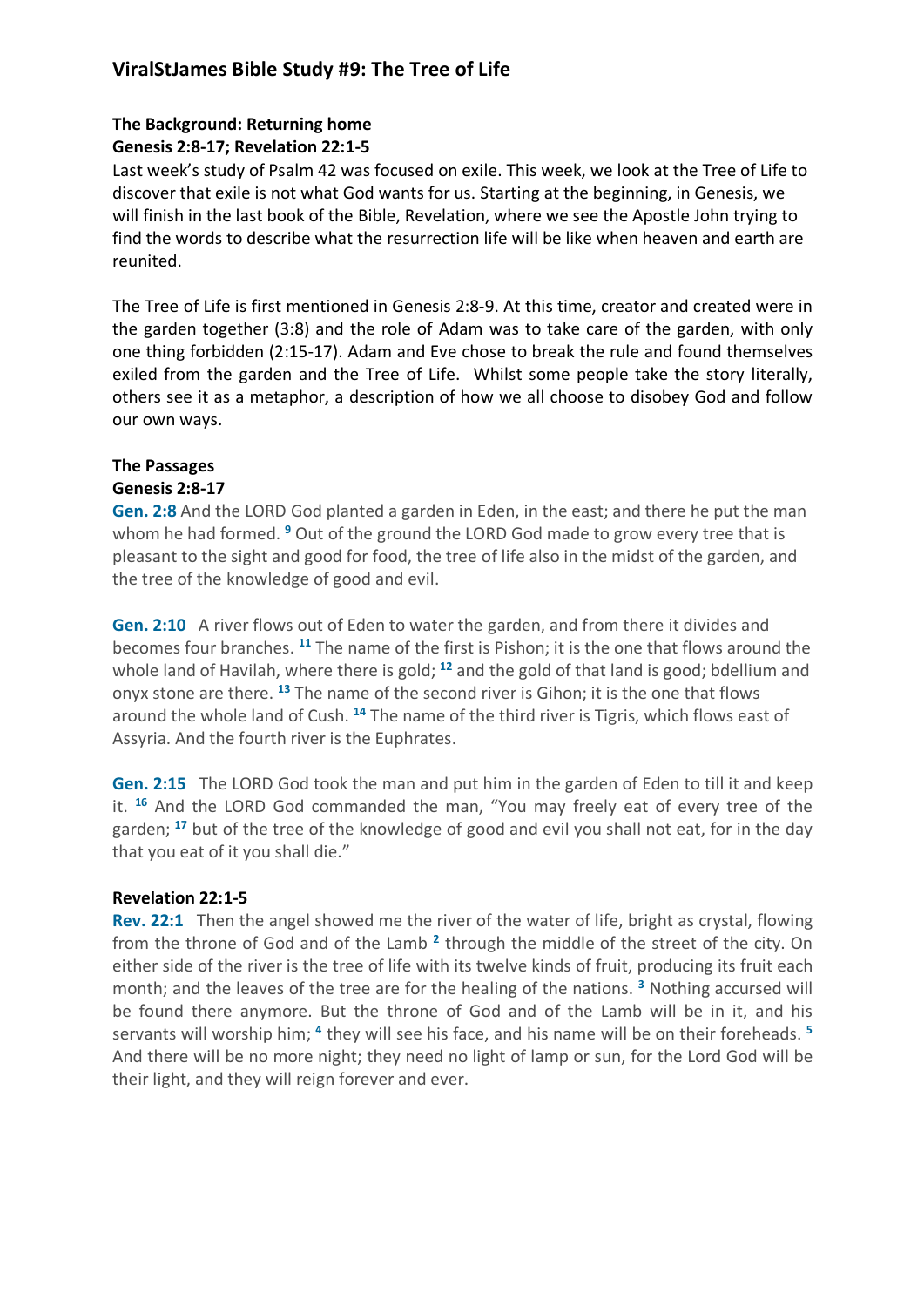# **ViralStJames Bible Study #9: The Tree of Life**

#### **The Questions**

- 1) What does this story tell you about the relationship God wants between humans and himself? Does it also tell us anything about the role he envisaged we would play in his creation?
- 2) Why does it all go horribly wrong and what are the consequences? Do you blame it all on Adam and Eve, or can you identify with the choice they made?
- 3) Jesus talked a lot about trees, perhaps because as a master story teller, he was able to take objects that were familiar to his listeners and use them to point to larger truths about the Kingdom of God – for those with ears to hear! Often there may be more than one meaning to a parable. Read Matthew 13:31- 32. What do you think Jesus was trying to convey through this story? What do you think 'The Kingdom of Heaven' (v. 31) is?
	- *Think of Covid19 Support Initiative in Devizes – could this be seen as a tree supporting many people, but growing from a small seed?*
	- *Birds of the air nesting in its branches – perhaps reference to Psalm 84:3 – the birds that nested in The Temple seeking proximity to the altar are now nesting in the growing tree of the Kingdom of Heaven – God is no longer to be found in a physical Temple, but in the way of following Jesus?*
- 4) The Jewish leaders thought they had dealt with Jesus by nailing him to a tree. Peter obviously thought otherwise. Read Acts 10:36-46. What do you see as the benefits that the resurrection offers us? Do you see any connections to the story in Genesis?
- 5) Revelation is the last book of the Bible, and is an attempt by the Apostle John to explain a vision (revelation) that he receives. Chapters 21 and 22 describe 'the new Jerusalem', where heaven (the place where God rules) and earth (his creation) are once more brought back together. Read Rev 22 v 1-5. Bearing in mind that this is an imaginative attempt to describe the indescribable, what encourages you about this passage?
- 6) How is the Tree of Life described? What do you think its purpose is?
	- *The Tree of the Knowledge of good and evil is not mentioned – in the coming together of the restored earth and heaven, it is not required – evil has been defeated and has no place.*